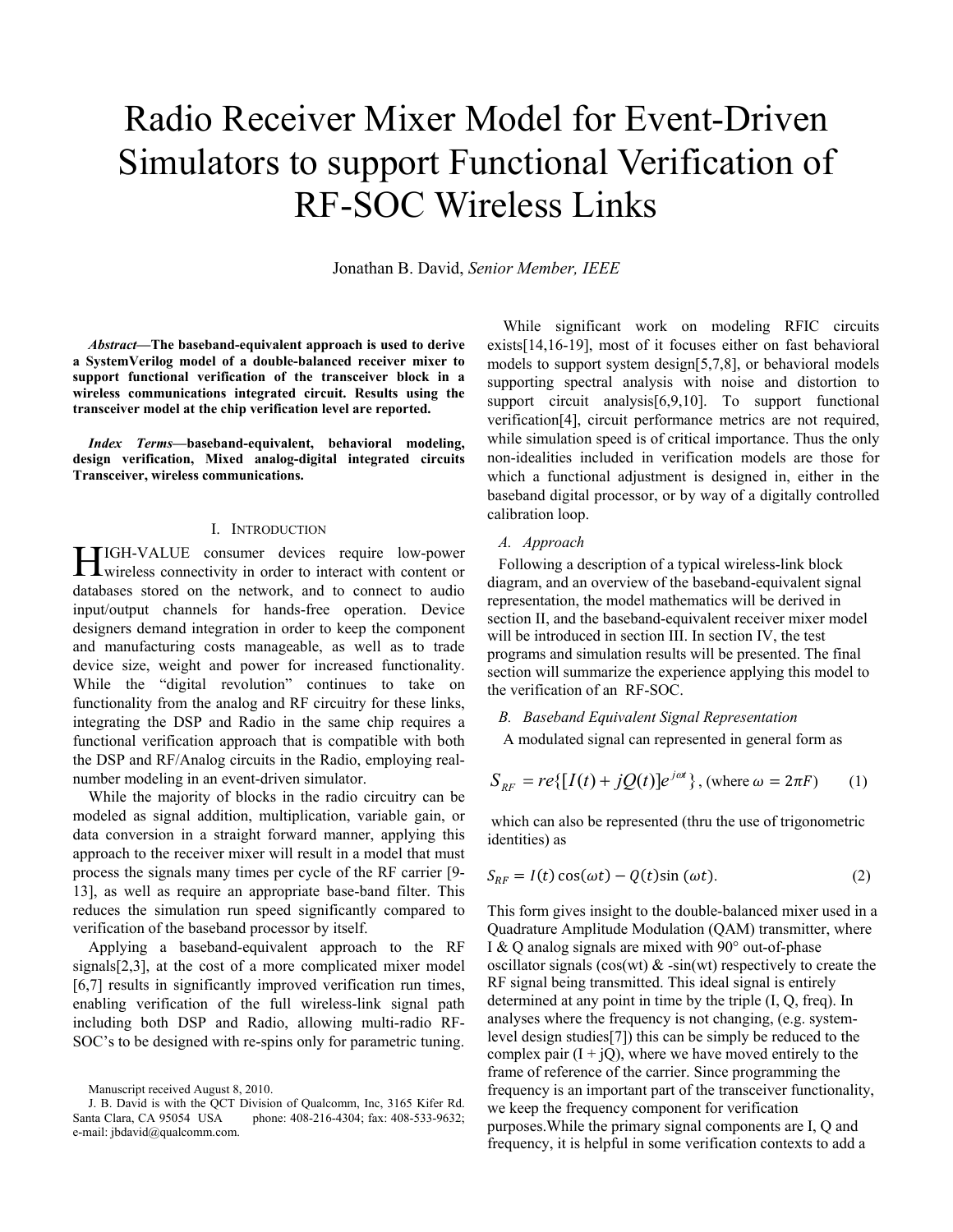couple of other bookkeeping terms to the signal vector; one for bandwidth and one for the DC component of the voltage or current. This results in the entire signal vector consisting of 5 items {I, Q, freq, BW, DC}. This vector is carried between verilog models using the "hyperwire" technique in [1].

 Its important to note that although other modulation schemes (FM, FSK, PSK, GFSK DQPSK, 8DPSK etc) have their own "natural" frame of reference and notation, converting them to this format is straightforward, allowing development of a generic mixer model, suitable for all direct conversion radio architectures.

# *C. Typical Wireless Link Diagram*

The simplified block diagram for a direct-conversion wireless link transceiver is shown in Figure 1.



Figure 1 Wireless Link Block Diagram

For functional verification purposes, the model of the DAC and ADC can usually simply convert between real number signals on the analog side and digital logic values on the digital side. While the filters may include a gain component that affects the signal path, the correct setting for filter bandwidth controls can be verified by adding a bandwidth component to the RF signal vector. This will be generated by the TX filter and checked for compatibility in the RX filter. This bandwidth component is also used in the mixer model to determine if the LO/RF frequency separation is too large for valid signal reception.

Both the PA and LNA are modeled simply as gain elements with the gain being applied only to the I  $\&$  Q parts of the RF signal vector, unless there is some impairment required by functional verification.

## II. MODEL MATHEMATICAL DERIVATION

Tom Lee [15] puts the fundamental theory so succinctly it's worth quoting directly:

 "At the core of all mixers presently in use is a multiplication of two signals in the time domain. The fundamental usefulness of multiplication may be understood from examination of the following trigonometric identity:

$$
(A\cos\omega_1 t)(B\cos\omega_2 t) = \frac{AB}{2} [\cos(\omega_1 - \omega_2)t + \cos(\omega_1 + \omega_2)t]^{\text{``}}(3)
$$

Here we represent one the signal being transmitted as A cos ( $\omega_1$ t) and the carrier as B cos ( $\omega_2$ t), taking the product gives us the sum and difference terms of the two frequencies. This is

basic Amplitude Modulation (AM) as the amplitude of the first is "carried" on the second.

Where *F* varies with time, we make the substitution from the constant frequency case,  $\omega t = \int \omega dt = \omega \int$ *t t*  $t = |\omega| dt = \omega | dt$ 0 0  $\omega t = |\omega| dt = |\omega| dt$ , which is the

instantaneous phase of the signal.

$$
\phi = \int_{0}^{t} \omega dt = 2\pi \int_{0}^{t} Fdt.
$$
\n(4)

With this definition, let's take another look at the AM signal mixing action we had in equation 3.

Here we'll use  $A(t)$  as the baseband signal, the carrier as cos  $\varphi_{RF}$ . In our receiver we'll mix this with our Local Oscillator, we'll call cos  $\varphi$ <sub>LO</sub>. So now equation 3 becomes

$$
(A\cos\phi_{RF})(\cos\phi_{LO}) = \frac{A}{2} [\cos(\phi_{RF1} - \phi_{LO}) + \cos(\phi_{RF} + \phi_{LO})]
$$
 (5)

Down converting mixers will have a filter to select the difference term and reject the sum term, so the output of the mixer is just the product of a baseband term and of the cosine of the difference in phase of the two carriers, a quantity which can be determined by integration of the instantaneous frequency over the course of an analysis, starting from some zero or known phase reference point.

$$
\Delta \phi = \phi_{RF} - \phi_{LO} \& \Sigma \phi = \phi_{RF} + \phi_{LO}
$$
  
( $I \cos \phi_{RF} - Q \sin \phi_{RF}$ )( $\cos \phi_{LO}$ ) =  $\frac{I}{2} M'_{11} - \frac{Q}{2} M'_{12}$   
( $I \cos \phi_{RF} - Q \sin \phi_{RF}$ )( $-\sin \phi_{LO}$ ) =  $-\frac{I}{2} M'_{21} + \frac{Q}{2} M'_{22}$   
 $M'_{11} = \cos(\Delta \phi) + \cos(\Sigma \phi)$   
 $M'_{12} = \sin(\Delta \phi) + \sin(\Sigma \phi)$   
 $M'_{21} = -\sin(\Delta \phi) + \sin(\Sigma \phi)$   
 $M'_{22} = \cos(\Delta \phi) - \cos(\Sigma \phi)$ 

Keeping only the difference terms we get:

$$
I_{REC} = \frac{I}{2} [\cos(\Delta \phi)] - \frac{Q}{2} [\sin(\Delta \phi)]
$$
  

$$
Q_{REC} = \frac{I}{2} [\sin(\Delta \phi)] + \frac{Q}{2} [\cos(\Delta \phi)]
$$
 (7)

Should a phase imbalance be required for calibration or baseband processor verification, a constant term can be added to  $M_{11}$  and  $M_{12}$  and subtracted from  $M_{21}$  and  $M_{22}$ . Gain and phase imbalance[14] and DC offset impairments are also easily added if needed.

 Modeling a receiver requires only integration of the frequency components, and a little real algebra. Next we'll translate this into SystemVerilog.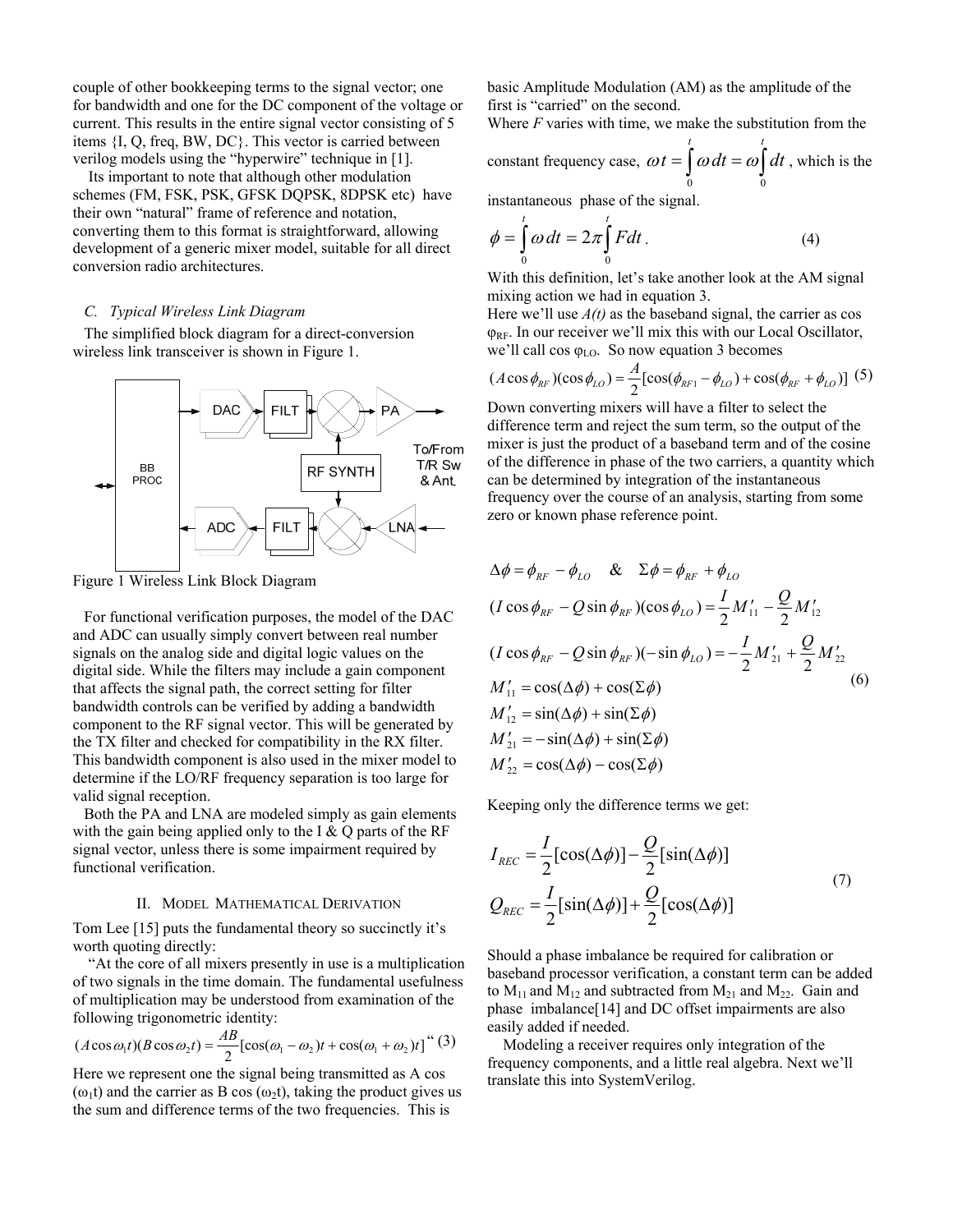# III. MODEL DESCRIPTION

 The model core is written in SystemVerilog [20] and uses real ports to pass values two and from the wrapper. Aside from the algebra, there is a check of the frequency difference between the LO and RF inputs, and the bandwidth input, this function will null the output of the model if the difference is larger than the bandwidth.

 Rather than use an initial block to initialize the model, this does all initialization at the rising edge of the enable signal. This ensures that all critical variables are reinitialized correctly, even if low power simulation is enabled, and the mixer is "powered down" with all internal variables set to the unknown state.

 A negative frequency on the LO\_Q input is used to indicate that the Phase Rotation of the LO is inverted, and the Q input leads the I input, with the consequent sign changes in the Matrix terms.

 The final always block updates the integration value and recalculates the output variables. The integration assumes stepwise constant frequency terms, and so uses the prior values of the frequency to calculate the integral of each completed time step, in case a new frequency value triggered the update.

 Cadence' Incisive Simulator version 9.2 used for these simulations does not yet support the math utility functions added SystemVerilog [20] in 2009, so a library of similar C functions has been compiled and linked into the simulator via the verilog PLI interface. The "qc\_" prefix has been used for each of these functions to prevent conflicts with future versions of simulators that incorporate these math functions. It is noted that the list of math functions in [1800-2009] is missing an absolute value function, which it is hoped will be added in a future version of the standard.

Listing 1 rx\_mixer\_generic.sv

| // SystemVerilog HDL for rfraff.rx_mixer_generic:svlog_real                                                                                                                                                                                                                                                                                                                                                                                                                                                                                                                                                                     |
|---------------------------------------------------------------------------------------------------------------------------------------------------------------------------------------------------------------------------------------------------------------------------------------------------------------------------------------------------------------------------------------------------------------------------------------------------------------------------------------------------------------------------------------------------------------------------------------------------------------------------------|
| //LIMITATIONS :<br>// DEFINE & TIMESCALE :<br>'timescale 1ns/1ps<br>//=============================                                                                                                                                                                                                                                                                                                                                                                                                                                                                                                                             |
| module rx_mixer_generic_sv ( // goes here<br>// PORTS: (all input, output, inout declarations)<br>input logic enable, // only logic controls are made as pins<br>input var real RXin_linph, RFin_lquad, // BB equiv I and Q<br>input var real RXin freq, RFin BW, // Fcarrier, Signal BW<br>input var real LOin_Freq_inph, LOin_Freq_quad,<br>input var real Gain, // this is the core mixer gain<br>output var real BB_I_lout, // output is current<br>output var real BB_Q_lout, // output is current<br>output var real BB BW // same bandwidth for all 4 pins<br>$\chi$ ; // end of port declarations<br>------------------ |
| // REGISTER and WIRE TYPES<br>reg Fi ok Fo ok: //status I Q input freg and sig BW                                                                                                                                                                                                                                                                                                                                                                                                                                                                                                                                               |

reg Fi\_ok, Fq\_ok; *//status LO input freq and sig BW // LOCAL VARIABLES: (Comment each one)*  real RXin\_freq\_last, LOin\_Freq\_inph\_last; *// prior value for integration*  real time\_last, dt; *//time variables for integration*

integer Ndelt; *// for modulo integration*

real DeltaPhi; *// Phase difference between RF and LO* real two\_pi, pi, piby2, signQ; *// "pi constants" & LO rot direction* real M11, M12, M21, M22; *// Matrix relating <I,Q>in to <I,Q>out* real Eff\_gain;*// gain after BW checks* 

*//--------------------------------------------------------------------------*  always @(posedge enable) begin *//initialize model* RXin freq last = RXin freq; LOin\_Freq\_inph\_last = LOin\_Freq\_inph; time  $last =$  \$realtime;  $dt = 0$ :  $piby2 = $qc_asin(1.0);$  $pi = piby2*2.0$ ; two  $pi = 2.0$ \*pi; signQ = (LOin\_Freq\_quad>0)? 1.0 : -1.0; BB\_I\_Iout = RXin\_Iinph; *// at t0 M11 M22 = 1 M12 m21 = 0* BB\_Q\_Iout = signQ\*RFin\_Iquad; end always @(LOin Freq inph, LOin Freq quad, RXin\_freq, RFin\_BW) begin Fi\_ok = \$qc\_abs(LOin\_Freq\_inph-RXin\_freq) < RFin\_BW;  $Fq$ <sub>\_O</sub> $k =$  $q$ gc\_abs( $q$ gc\_abs(LOin\_Freq\_quad)-RXin\_freq) < RFin\_BW; Eff\_gain =  $(Fi \, ok\&&Fq \, ok)$ ?Gain:0.0; BB\_BW = (Fi\_ok&&Fq\_ok)?RFin\_BW:0.0; end always @(LOin Freq quad)  $signQ = (LOin \text{Freq quad} > 0)$ ? 1.0 : -1.0; always @(LOin\_Freq\_inph, RXin\_freq, RXin\_Iinph, RFin\_Iquad) begin *// update events* #0 dt = (\$realtime - time\_last)\*1e-9; *// timescale is in ns* if (dt > 0.0) begin *// update only if time has moved // diff of the integral is the integral of the diff // - integrate DeltaF to get DeltaPhase*  DeltaPhi = DeltaPhi + (RXin\_freq\_last - LOin\_Freq\_inph\_last)\*dt\*two\_pi; *//use Prior values until next delta time*  Ndelt = DeltaPhi/two\_pi; *// get 2\*pi units*  DeltaPhi = DeltaPhi - Ndelt\*two\_pi*; // subtract them* end RXin\_freq\_last = RXin\_freq; *//update the history vars*  LOin\_Freq\_inph\_last = LOin\_Freq\_inph; time  $last =$  \$realtime;  *// matrix factors*  M11 =  $q$ gc cos(DeltaPhi)\*Eff gain; M12 = -1.0\*\$qc\_sin(DeltaPhi)\*Eff\_gain;  $M21$  = signQ\*\$gc\_sin(DeltaPhi)\*Eff\_gain; M22 = signQ\*\$qc\_cos(DeltaPhi)\*Eff\_gain;

BB I lout = M11 \* RXin linph + M12 \* RFin Iquad; BB\_Q\_Iout = M21 \* RXin\_Iinph + M22 \* RFin\_Iquad;

end

# endmodule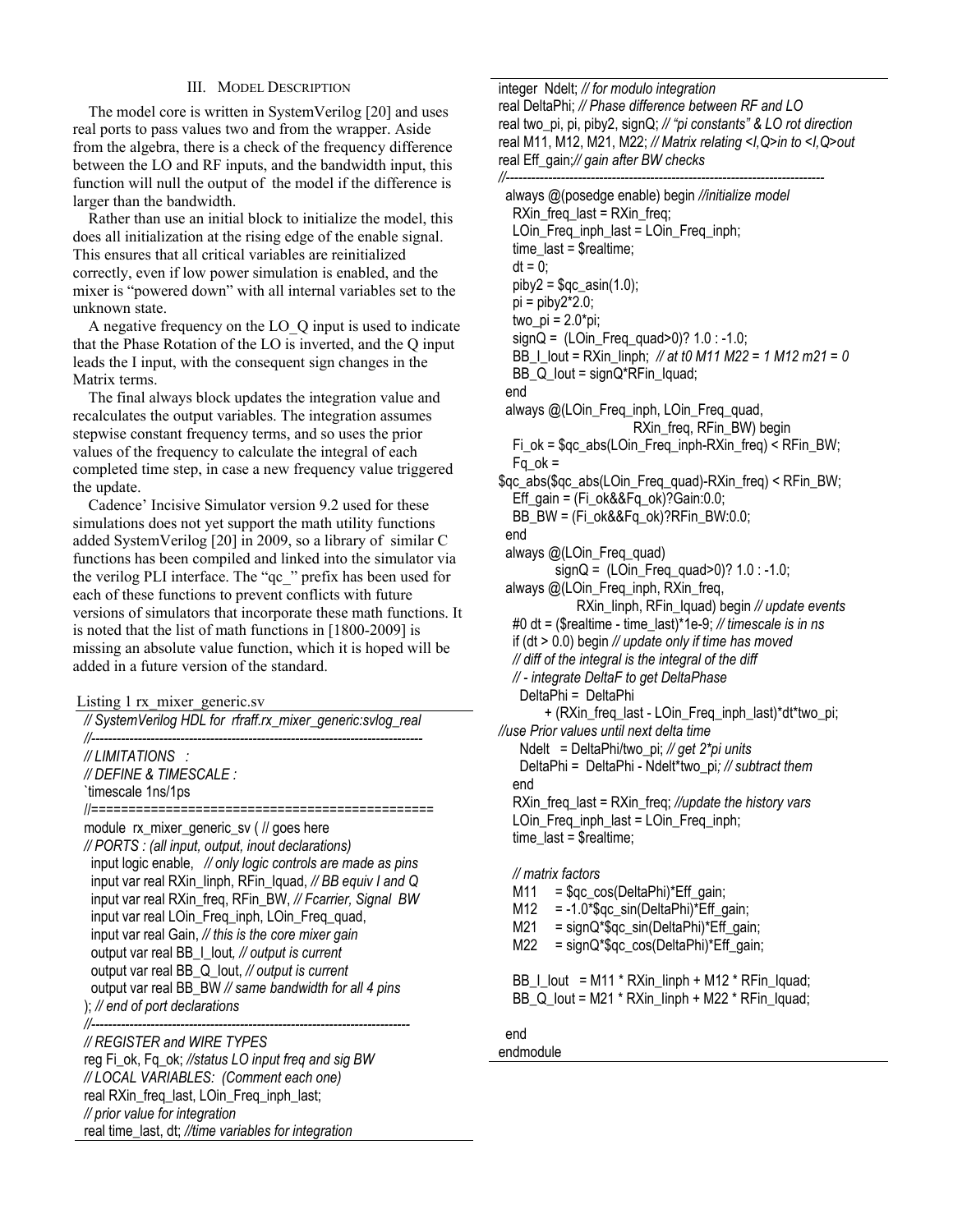# IV. SIMULATION RESULTS

 The model test uses a sinusoidal stimulus consisting of baseband quadrature sine wave with I leading Q at a frequency of 2 MHz, with data clocked at 100 Mhz. Testing of direct conversion radio blocks is typically done with this type of signal, even when other modulation schemes are used in by the baseband processor. Testing of all PLL control and RX gain modes can be completed with this stimulus prior to use with the baseband processor.

 The monitor for the baseband outputs is also clocked at the 100 MHz testbench clock rate. This block processes the baseband signals to determine frequency, peak and RMS signal amplitude, dc value, as well as phase relationship between the I and Q baseband signals. This allows each test to be automated, comparing the RF carrier + baseband frequency, with the LO frequency to determine the expected mixer baseband output frequency and phase rotation.

Listing 2 Mixer Test code

 initial begin \$timeformat(-9,3, " ns",10);  $du$  enable = 0;  $RxGain[1] = 3.0;$  RxGain[2] = 3.0;  $RxGain[3] = 3.0;$  $RxGain[4] = 3.0;$  $RxGain[5] = 3.0$ ;  $RxGain[6] = 3.0;$  $RxGain[7] = 3.0$ ;  $RxGain[8] = 3.0;$  $RxGain[9] = 3.0;$  $RxGain[10] = 3.0;$ xvdd volts =  $1.3$ ; #0.01 QcAsserts = 0; #2000; QcAsserts = `FAILSLOGD; for (TestID = 1; TestID <=  $TESTMAX$ ; TestID = TestID+1) begin case (TestID) 1 : begin `REPORT\_RUNPOINT("Frf = Flo", TestID)  $F$ lo = 2.4e9; Frf = 2.4e9; Fbb = 2e6; LO\_IleadsQ = 1; end 2: begin `REPORT\_RUNPOINT("Frf < Flo", TestID) Flo =  $2.4005e9$ ; Frf =  $2.4e9$ ; Fbb =  $2e6$ ; LO\_IleadsQ = 1; end 3: begin `REPORT\_RUNPOINT("Frf << Flo", TestID) Flo =  $2.404e9$ ; Frf =  $2.4e9$ ; Fbb =  $2e6$ ; LO\_IleadsQ = 1; end 4: begin `REPORT\_RUNPOINT("Frf > Flo", TestID) Flo = 2.4e9; Frf = 2.4005e9; Fbb = 2e6; LO IleadsQ = 1; end 5: begin `REPORT\_RUNPOINT("Frf >> Flo", TestID) Flo =  $2.4e9$ ; Frf =  $2.402e9$ ; Fbb =  $2e6$ ; LO\_IleadsQ = 1; end 6: begin

 `REPORT\_RUNPOINT("Frf = -Flo", TestID) Flo = 2.4e9; Frf = 2.4e9; Fbb = 2e6; LO IleadsQ = 0; end 7: begin `REPORT\_RUNPOINT("Frf < -Flo", TestID) Flo =  $2.4005e9$ ; Frf =  $2.4e9$ ; Fbb =  $2e6$ ; LO IleadsQ = 0; end 8: begin `REPORT\_RUNPOINT("Frf << -Flo", TestID) Flo =  $2.404e9$ ; Frf =  $2.4e9$ ; Fbb =  $2e6$ ; LO IleadsQ = 0; end 9: begin `REPORT\_RUNPOINT("Frf > -Flo", TestID) Flo = 2.4e9; Frf = 2.4005e9; Fbb = 2e6; LO IleadsQ = 0; end 10: begin `REPORT\_RUNPOINT("Frf >> -Flo", TestID) Flo = 2.4e9; Frf = 2.402e9; Fbb = 2e6; LO IleadsQ = 0; end endcase TESTID = TestID;  $F$ expect =  $q_c$ \_abs( $F$ rf +  $F$ bb -  $F$ lo); IleadsQexpect = LO IleadsQ  $~\sim$  (Frf + Fbb > Flo);  $LOsrc. \nparallel \node[0.15cm]{0.15cm}}\n$ leads $Q$ ; RXsrc.fm = Fbb/1e6; //src bbfreq is in MHz #1000; RF  $amp = 1.0$ ;  $xvdd$  volts = 1.3;  $xvdd.en = 1$ ; rfrx test rfin  $en = 0$ ; lotest  $en = 1$ ; bb\_test\_vout\_en\_i = 1; bb\_test\_vout\_en\_q =  $1$ ; #1000; rfrx\_test\_rfin\_en = 1; dut enable =  $1$ ; #1000; BB mon start = 1; repeat (20) @(RX\_BBMon.ICrossings); BB mon start =  $0$ ; BB\_Ifreq = RX\_BBMon.xIFreq; BB\_Qfreq = RX\_BBMon.xQFreq; IQPhasing = RX\_BBMon.I\_leads\_Q; FromBBmonI = RX\_BBMon.xIPeakAc; FromBBmonQ = RX\_BBMon.xQPeakAc; PeakInput = RXsrc.peak; Radius = \$qc\_sqrt(FromBBmonI\*FromBBmonI + FromBBmonQ\*FromBBmonQ); if(PeakInput>0.0) begin ActualGain = (20.0)\*\$qc\_log10(Radius/PeakInput); *//Gain in dB.*  GainOK = (\$qc\_abs(ActualGain - RxGain[TestID])<2.0); end  **testpassed = (IleadsQexpect === RX\_BBMon.I\_leads\_Q) && (\$qc\_abs(BB\_Ifreq - Fexpect) <2e3) && (\$qc\_abs(BB\_Qfreq - Fexpect) <2e3) && GainOK;**  \$strobe("%s @ %t: RXTEST%02d %s Gain:%g dB, Frf: %g Hz, Flo: %g LO:%s Hz, Fbb: %g Hz, BB:%s", testpassed?"SPECINFO":"SPECFAIL"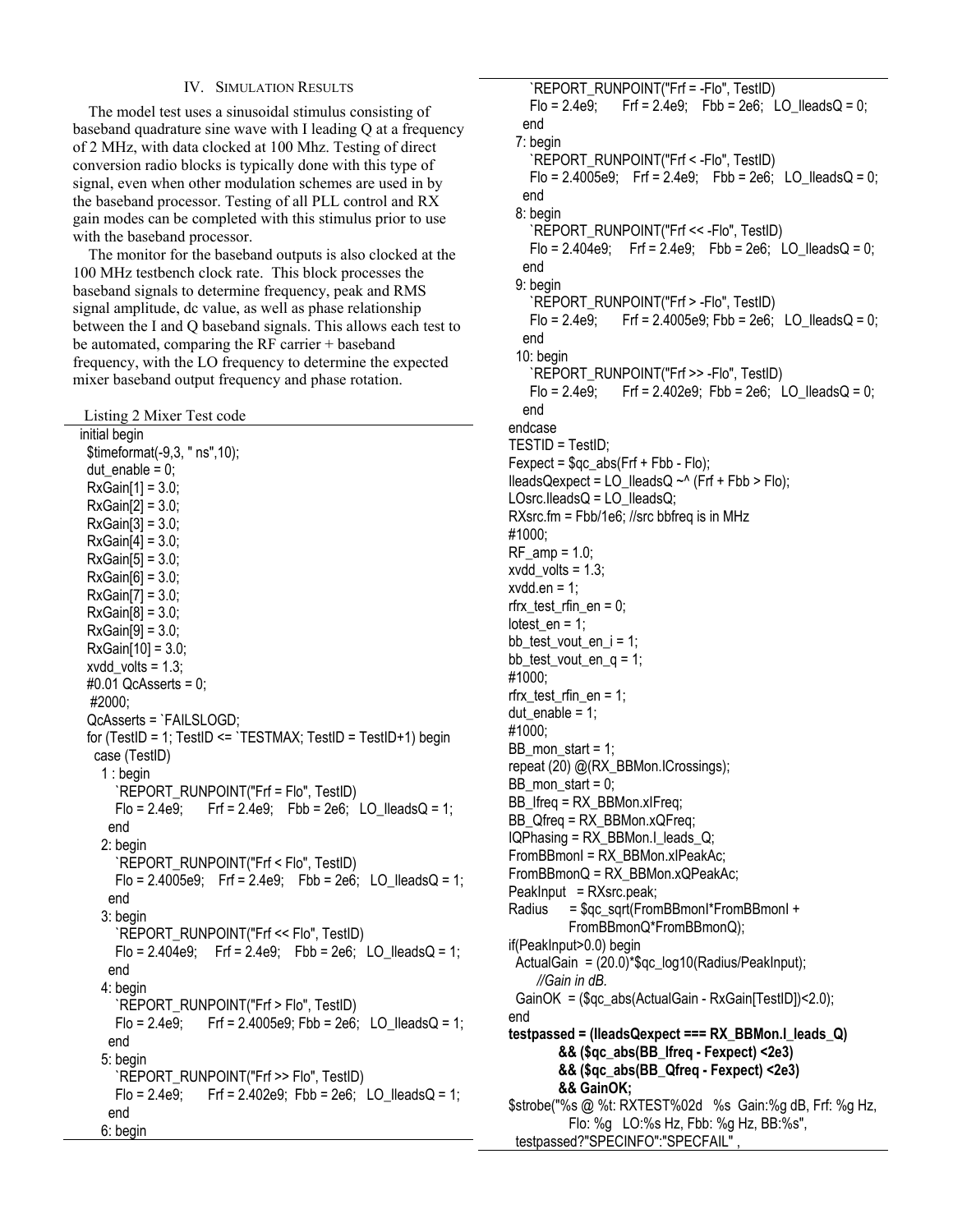| \$realtime.                               |  |
|-------------------------------------------|--|
| TestID,                                   |  |
| testpassed?" Passed :":" Failed :",       |  |
| ActualGain, \$qc_abs(Frf), \$qc_abs(Flo), |  |
| LO_lleadsQ? "I leads Q": "Q leads I",     |  |
| \$qc_abs(Fexpect),                        |  |
| IQPhasing? "I leads Q": "Q leads I");     |  |
| if (!testpassed) QcAssertFailIncrement;   |  |
| #1000:                                    |  |
| lotest $en = 0$ ;                         |  |
| #1000:                                    |  |
| rfrx test rfin en = 0;                    |  |
| dut enable = $0$ ;                        |  |
| end                                       |  |
| #10 000 QcAsserts_SimReporter;            |  |
| #1 \$finish:                              |  |

LO:I leads Q Hz, Fbb: 2e+06 Hz, **BB:Q leads I** LO:I leads Q Hz, Fbb: 2.5e+06 Hz, BB:I leads Q LO:I leads Q Hz, Fbb: 4e+06 Hz, BB:I leads Q LO:Q leads I Hz, Fbb: 2e+06 Hz, **BB:Q leads I** LO:Q leads I Hz, Fbb: 1.5e+06 Hz, **BB:Q leads I** LO:Q leads I Hz, Fbb: 2e+06 Hz, BB:I leads Q LO:Q leads I Hz, Fbb: 2.5e+06 Hz, **BB:Q leads I** LO:Q leads I Hz, Fbb: 4e+06 Hz, **BB:Q leads I**

#### Listing 4 QcSimReporter Results

 $\star$ 

 $\star$ \* \* \*\*\*\*\*\*\*\*\* \* \*\*\*\*\*\*\* \* \*\*\*\*\*\* \*\* Simulation PASSED

#### end

 A study of an early Verilog-AMS version of this model showed a 100x speedup of the model over the equivalent functional passband model where the signal is updated at 40 times/carrier cycle. The pass-band model was implemented with simple signal multiplication followed by a  $3<sup>rd</sup>$  order discrete time filter to model the Baseband filter.

 A variation of this model was used in for the verification of the radio block in a Wireless IC. The verification model of the radio block was then re-used to verify the end-to-end functionality of the wireless-link in a chip-to-chip environment, verifying functionality of bi-directional packet transfer, with most individual verification tests taking less than 2 hours to complete.

Listing 3 Logfile showing test results

| SPECINFO @ 15388.000 ns: RXTEST01  | Passed: |
|------------------------------------|---------|
| SPECINFO @ 33228.000 ns: RXTEST02  | Passed: |
| SPECINFO @ 47898.000 ns: RXTEST03  | Passed: |
| SPECINFO @ 60648.000 ns: RXTEST04  | Passed: |
| SPECINFO @ 70528.000 ns: RXTEST05  | Passed: |
| SPECINFO @ 85398.000 ns: RXTEST06  | Passed: |
| SPECINFO @ 103228.000 ns: RXTEST07 | Passed: |
| SPECINFO @ 117908.000 ns: RXTEST08 | Passed: |
| SPECINFO @ 130668.000 ns: RXTEST09 | Passed: |
| SPECINFO @ 140548.000 ns: RXTEST10 | Passed: |

## **Results: second column**

```
Gain:3.00487 dB, Frf: 2.4e+09 Hz, Flo: 2.4e+09 L 
Gain:3.00867 dB, Frf: 2.4e+09 Hz, Flo: 2.4005e+09 
Gain:3.00355 dB, Frf: 2.4e+09 Hz, Flo: 2.404e+09 
Gain:2.99961 dB, Frf: 2.4005e+09 Hz, Flo: 2.4e+09 
Gain:2.98611 dB, Frf: 2.402e+09 Hz, Flo: 2.4e+09 
Gain:3.00598 dB, Frf: 2.4e+09 Hz, Flo: 2.4e+09 L 
Gain:3.00735 dB, Frf: 2.4e+09 Hz, Flo: 2.4005e+09 
Gain:3.00546 dB, Frf: 2.4e+09 Hz, Flo: 2.404e+09 
Gain:3.0074 dB, Frf: 2.4005e+09 Hz, Flo: 2.4e+09 
Gain:2.98868 dB, Frf: 2.402e+09 Hz, Flo: 2.4e+09
```
# **Results: third column**

LO:I leads Q Hz, Fbb: 2e+06 Hz, BB:I leads Q

LO:I leads Q Hz, Fbb: 1.5e+06 Hz, BB:I leads Q

# V. CONCLUSION

 A baseband equivalent functional model of a directconversion mixer has been shown. Using this type of model for the receiver mixer in an RF-SOC enables full chip functional verification including interaction between the baseband processor with the on-chip transceiver.

#### ACKNOWLEDGMENT

The author thanks Jess Chen for many fruitful modeling, methodology and mathematical discussions.

#### **REFERENCES**

- [1] Chen, J.E.; , "A modeling methodology for verifying functionality of a wireless chip," *Behavioral Modeling and Simulation Workshop, 2009. BMAS 2009. IEEE* , vol., no., pp.96-101, 17-18 Sept. 2009
- [2] Chen, J., "Baseband-equivalent behavioral modeling approach for RF" Tutorial presented at *Behavioral Modeling and Simulation, 2001. BMAS 2001.* Available: http://www.bmasconf.org/2001/presentations/bmas01-chen.pps.gz
- [3] Tuinenga, P.W.; , "Models rush in where simulators fear to tread: extending the baseband-equivalent method," *Behavioral Modeling and Simulation, 2002. BMAS 2002. Proceedings of the 2002 IEEE International Workshop on* , vol., no., pp. 32- 40, 6-8 Oct. 2002
- [4] Chang, H.; Kundert, K., "Verification of Complex Analog and RF IC Designs," *Proceedings of the IEEE* , vol.95, no.3, pp.622-639, March 2007
- [5] Staszewski, R.B.; Fernando, C.; Balsara, P.T., "Event-driven Simulation and modeling of phase noise of an RF oscillator," *Circuits and Systems I: Regular Papers, IEEE Transactions on [Circuits and Systems I: Fundamental Theory and Applications, IEEE Transactions on]* , vol.52, no.4, pp. 723-733, April 2005
- [6] Gunther, O.; Hartmann, M.; Wenig, P.; Weigel, R.; , "Behavioral Mixer Model for Rapid System Simulation of a 77GHz FMCW-Radar Transceiver," *Microwave Conference, 2007. APMC 2007. Asia-Pacific* , vol., no., pp.1-4, 11-14 Dec. 2007
- [7] Jie He; Jun Seok Yang; Yongsup Kim; Kim, A.S.; , "System-Level Time-Domain Behavioral Modeling for A Mobile WiMax Transceiver," *Behavioral Modeling and Simulation Workshop, Proceedings of the 2006 IEEE International* , vol., no., pp.138-143, 14-15 Sept. 2006
- [8] Verspecht, Jan; Verbeyst, Frans; Vanden Bossche, Marc; Van Esch, Patrick; , "System Level Simulation Benefits from Frequency Domain Behavioral Models of Mixers and Amplifiers," *Microwave Conference, 1999. 29th European* , vol.2, no., pp.29-32, Oct. 1999
- [9] Soury, A.; Ngoya, E.; , "Using sub-systems behavioral modeling to speed-up RFIC design optimizations and verifications," *Integrated*